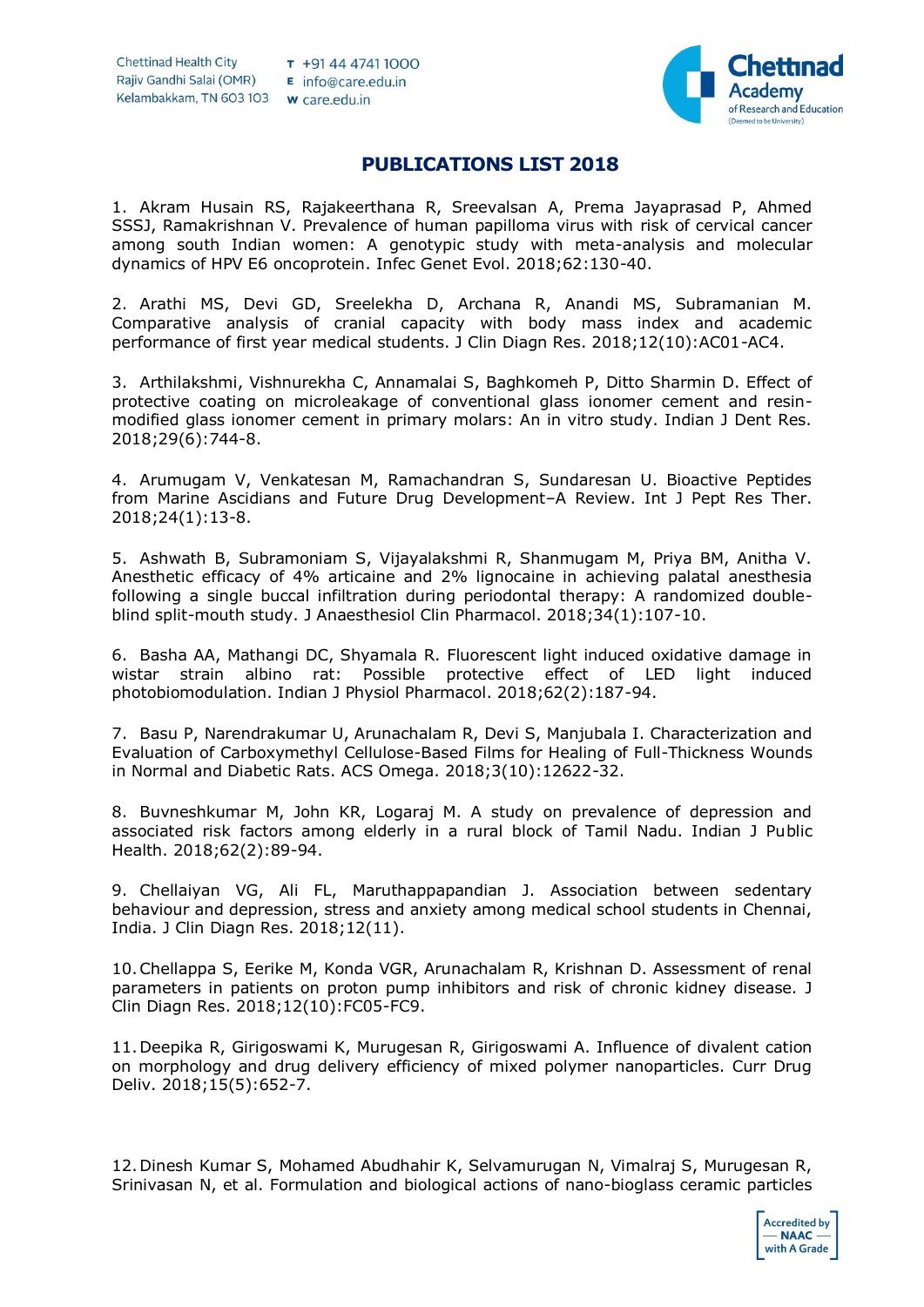

doped with Calcarea phosphorica for bone tissue engineering. Mater Sci Eng C. 2018;83:202-9.

13.Evert J, Pathak S, Sun XF, Zhang H. A study on effect of oxaliplatin in MicroRNA expression in human colon cancer. J Cancer. 2018;9(11):2046-53.

14.Fathima MZ, Nainar M, Somasundaram I, Shanmugarajan TS. Hinokitiol-ameliorated diethylnitrosamine-induced hepatocarcinogenesis through antioxidant mechanism in rats: In vitro and in vivo study. Asian J Pharm Clin Res. 2018;11(6):232-7.

15.Francis YM, Balaji T, Rajila Rajendran HS, Gnanasundaram V, Subramanian A, Karunakaran B. Study on variations in the origin and branching pattern of internal iliac artery in cadavers. Biomed Pharmacol J. 2018;11(4):2201-7.

16.Geeva, Narayan S. Lithium entrapped chitosan nanoparticles to reduce toxicity and increase cellular uptake of lithium. Environ Toxicol Pharmacol. 2018;61:79-86.

17.Girigoswami A, Yassine W, Sharmiladevi P, Haribabu V, Girigoswami K. Camouflaged Nanosilver with Excitation Wavelength Dependent High Quantum Yield for Targeted Theranostic. Sci Rep. 2018;8(1).

18.Girigoswami K. Toxicity of metal oxide nanoparticles. Advances in Experimental Medicine and Biology: Springer New York LLC; 2018. p. 99-122.

19.Gopalan B, Yerramshetty JS. Lumbosacral transitional vertebra-related low back pain: Resolving the controversy. Asian Spine J. 2018;12(23):407-15.

20.Gopinath M, Di Liddo R, Marotta F, Murugesan R, Banerjee A, Sriramulu S, et al. Role of hippo pathway effector Tafazzin protein in maintaining stemness of umbilical cordderived mesenchymal stem cells (UC-MSC). Int J Hematol Oncol Stem Cell Res. 2018;12(2):154-66.

21.Halappa N, Thirthalli J, Varambally S, Rao M, Christopher R, Nanjundaiah G. Improvement in neurocognitive functions and serum brain-derived neurotrophic factor levels in patients with depression treated with antidepressants and yoga. Indian J Psychiatry. 2018;60(1):32-7.

22. Jayendrapalan J, Ramesh V, Karthikeyan K, Devi S. Primary lymphoma of the radial nerve presenting as nerve sheath tumor. Neurol India. 2018;66(1):258-60.

23. Jothimani G, Sriramulu S, Chabria Y, Sun XF, Banerjee A, Pathak S. A review on theragnostic applications of microRNAs and long non-coding RNAs in colorectal cancer. Curr Top Med Chem. 2018;18(30):2614-29.

24.Kaliamoorthy S, Pazhani A, Nagarajan M, Meyyappan A, Rayar S, Mathivanan S. Comparing the effect of coconut oil pulling practice with oil pulling using sesame oil in plaque-induced gingivitis: A prospective comparative interventional study. J Nat Sci Biol Med. 2018;9(2):165-8.

25.Kaliamoorthy S, Vijayakumar J, Caliaperoumal SK, Pazhani A, Raju K, Venkatesan P, et al. Comparing the effect of coconut oil pulling practice with chlorhexidine mouth wash

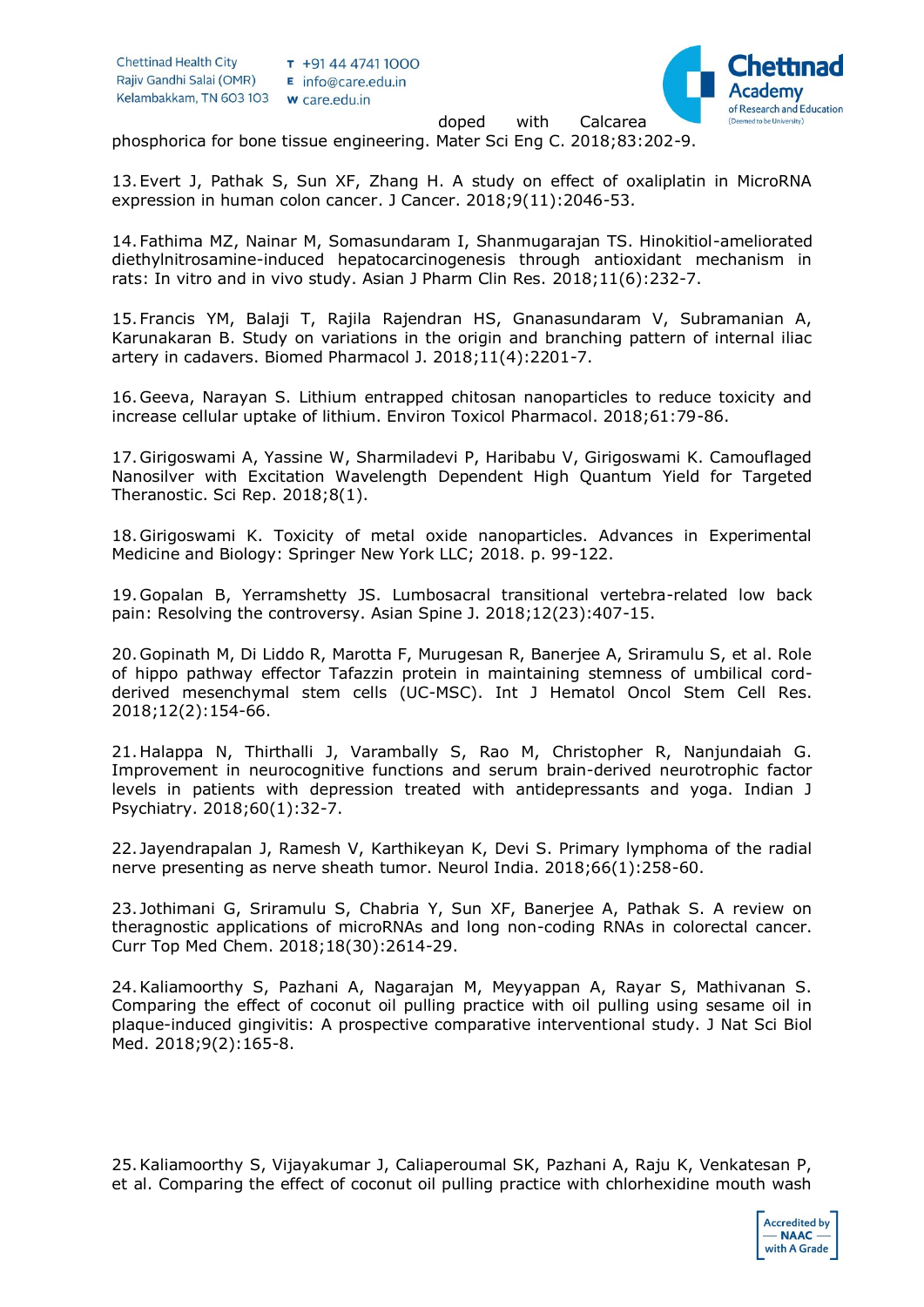

in plaque induced

gingivitis by evaluation of salivary biochemical marker – A comparative interventional study. J Nat Rem. 2018;18(4):151-5.

26.Karuppudurai T, Sripathi K. Foraging and roosting ecology of the Lesser Dog-faced Fruit Bat Cynopterus brachyotis (Mammalia: Chiroptera: Pteropodidae) in southern India. J Threat Taxa. 2018;10(9):12163-72.

27.Kesavan P, Banerjee A, Banerjee A, Murugesan R, Marotta F, Pathak S. An overview of dietary polyphenols and their therapeutic effects. Polyphenols: Mechanisms of Action in Human Health and Disease: Elsevier; 2018. p. 221-35.

28.Khan SIR, Ramachandran A, Alfadley A, Baskaradoss JK. Ex vivo fracture resistance of teeth restored with glass and fiber reinforced composite resin. J Mech Behav Biomed Mater. 2018;82:235-8.

29.Khatheeja S, Safiullah A, Venkateswara Rao C, Alsawalha M, Vishnu Priya V, Prabhakaran AR, et al. Ftir-atr, biochemical and histopathological studies on phenylhydrazine-induced hyperbilirubinemia in rats: A comparative study of diagnostic approaches. Int J Res Pharm Sci. 2018;9(4):1579-90.

30.Kiruthika V, Sathiya S, Ramya MM. Automatic texture and intensity based ovarian classification. J Med Eng Technol. 2018;42(8):604-16.

31.Madhusudan M, Aravind M, Gopi A, Ajanya V, Pradeep V, Fabeena Mangaladan U, et al. Prevalence and factors associated with depression among the students of a medical college in Kerala. Indian J Public Health Res Dev. 2018;9(12):59-64.

32.Manigandan V, Karthik R, Ramachandran S, Rajagopal S. Chitosan Applications in Food Industry. Biopolymers for Food Design: Elsevier Inc.; 2018. p. 469-91.

33.Manigandan V, Nataraj J, Arumugam V, Srivarshini S, Ramachandran K, Aruna Devi S, et al. Ascdians as bioactive sources for Huntington disease. Food for Huntington's Disease: Nova Science Publishers, Inc.; 2018. p. 181-214.

34.Mary Lazer L, Sadhasivam B, Palaniyandi K, Muthuswamy T, Ramachandran I, Balakrishnan A, et al. Chitosan-based nano-formulation enhances the anticancer efficacy of hesperetin. Int J Biol Macromol. 2018;107:1988-98.

35.Mathangi K, Mathews J, Mathangi CD. Assessment of perioperative difficult airway among undiagnosed obstructive sleep apnoea patients undergoing elective surgery: A prospective cohort study. Indian J Anaesth. 2018;62(7):538-44.

36.Mechenro J, Venugopal G, Buvnesh Kumar M, Balakrishnan D, Ramakrishna BS. Vitamin D status in Kancheepuram District, Tamil Nadu, India 11 Medical and Health Sciences 1117 Public Health and Health Services. BMC Public Health. 2018;18(1).

37.Meera M, Ruckmani A, Saravanan R, Lakshmipathy prabhu R. Anti-inflammatory effect of ethanolic extract of spine, skin and rind of Jack fruit peel–A comparative study. Nat Prod Res. 2018;32(22):2740-4.

38.Meyyappan A, Subramani P, Kaliamoorthy S. A comparative data analysis of 1835 road traffic accident victims. Ann Maxillofac Surg. 2018;8(2):214-7.

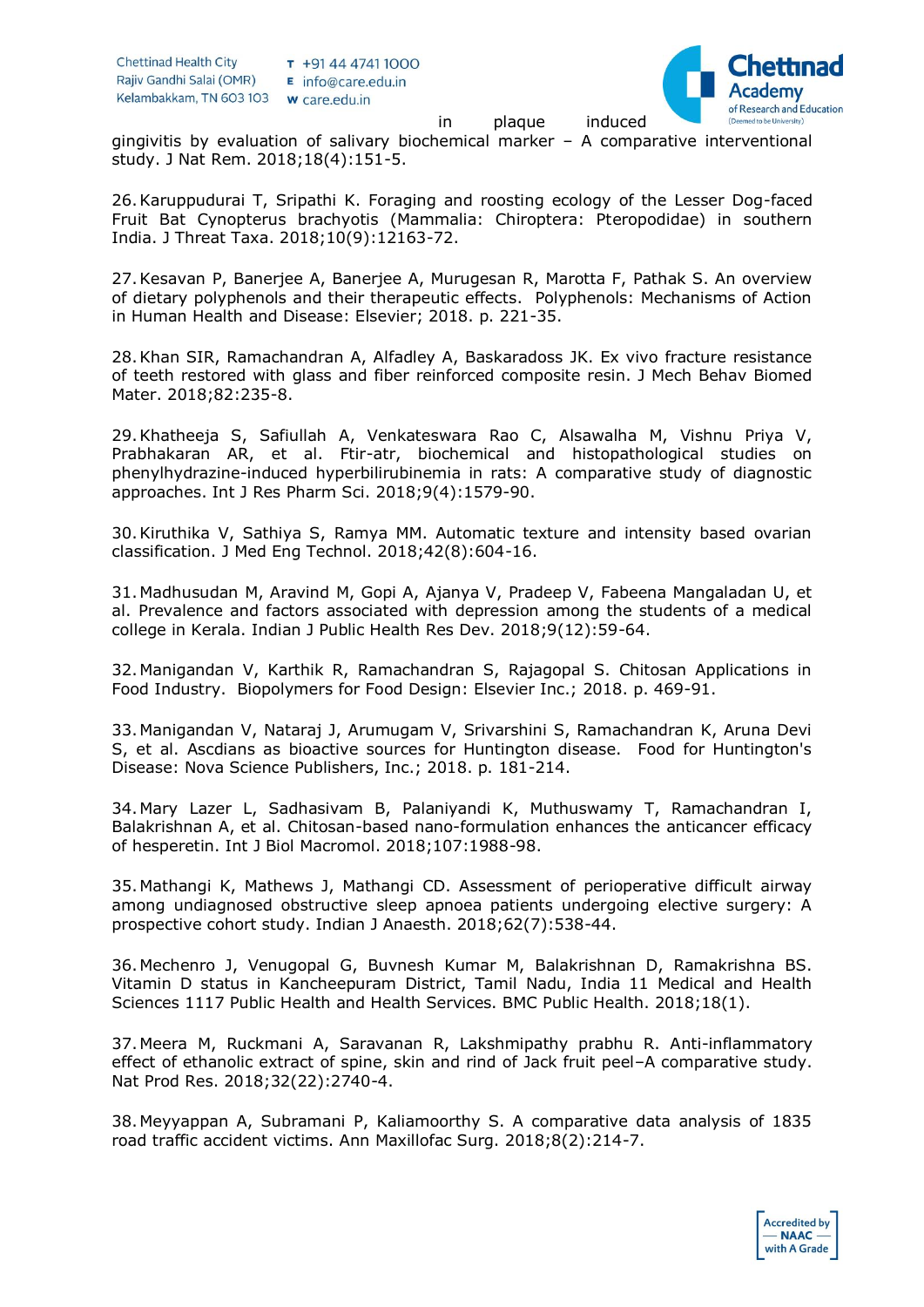

39.Mohan G, Kalyanaraman S, Ramakrishnan S, Theodore S. Concomitant diaphragmatic hernia repair with coronary artery bypass grafting surgery. Ann Card Anaesth. 2018;21(3):304-6.

40.Mohan Kumar KP, Nachiammai N, Madhushankari GS. Association of oral manifestations in ulcerative colitis: A pilot study. J Oral Maxillofac Pathol. 2018;22(2):199-203.

41.Padmasree S, Vaishnavi R, Sridharan R. OSC45: Comparative Evaluation of Physical Properties of Nanoparticle Incorporated Addition Silicone with Other Elastomeric Impression Materials. J Indian Prosthodont Soc. 2018;18:S27-S8.

42.Paramita P, Subramaniam VD, Murugesan R, Gopinath M, Ramachandran I, Ramalingam S, et al. Evaluation of potential anti-cancer activity of cationic liposomal nanoformulated Lycopodium clavatum in colon cancer cells. IET Nanobiotechnol. 2018;12(6):727-32.

43.Pathak S, Banerjee A, Meng WJ, Nandy SK, Gopinath M, Sun XF. Significant expression of tafazzin (TAZ) protein in colon cancer cells and its downregulation by radiation. Int J Radiat Biol. 2018;94(1):79-87.

44.Pathak S, Kesavan P, Banerjee A, Banerjee A, Celep GS, Bissi L, et al. Metabolism of dietary polyphenols by human gut microbiota and their health benefits. Polyphenols: Mechanisms of Action in Human Health and Disease: Elsevier; 2018. p. 347-59.

45.Pathak S, Sushmitha S, Banerjee A, Marotta F, Gopinath M, Murugesan R, et al. Review on comparative efficacy of bevacizumab, panitumumab and cetuximab antibody therapy with combination of FOLFOX-4 in KRAS-mutated colorectal cancer patients. Oncotarget. 2018;9(7):7739-48.

46.Poornima V, Alexandar V, Iswariya S, Dhivya Parameshwari A, Muthukumar R, Uma TS. Digital image based simple scanometric device for the express detection of aqueous contamination of Hg2+. Sens Actuators, B Chem. 2018;274:472-80.

47.Premnath G, Shankar C. Impact of duration and control of diabetes mellitus on anterior segment parameters in Indian eyes. J Clin Diagn Res. 2018;12(4):NC05-NC7.

48.Premraj S, Muniraj F, Riaz J, Senthilnayagam B. Recurrent atypical meningioma with pleural metastases. Indian J Med Paediatr Oncol. 2018;39(2):241-3.

49.Premraj SS, Mayilananthi K, Krishnan D, Padmanabhan K, Rajasekaran D. Clinical profile and risk factors associated with severe scrub typhus infection among non-ICU patients in semi-urban south India. J Vector Borne Dis. 2018;55(1):47-51.

50.Princy AS, Rajeswari M. Assessment of competency of diagnostic radiographers. Int J Mech Prod Eng Res Dev. 2018;8:844-50.

51.Radha S, Mothilal KK, Thamaraichelvan A, Shanmugam R. Synthesis, characterization, antimicrobial and density functional theory studies of metal complexes of 3-Benzoyl-7-methoxy Coumarin. Indian J Pharm Sci. 2018;80(4):619-27.

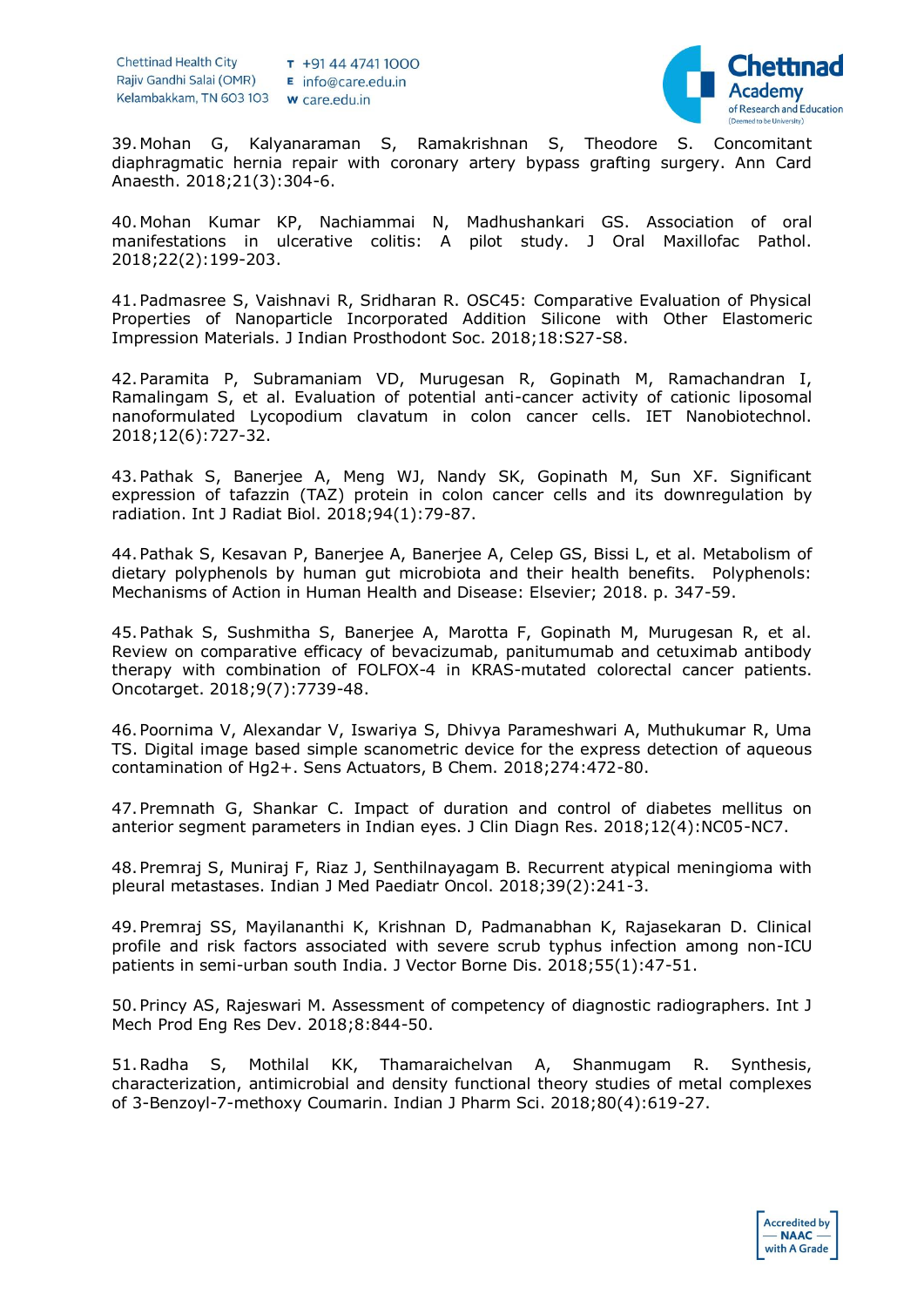

52.Ramesh V. Author's reply: Association of HIV status of the patient and peripheral nerve lymphoma. Neurol India. 2018;66(4):1211.

53.Ravindar A, Shanmugam P. Co-infection of dengue and leptospirosis in patients presenting to a tertiary care hospital with acute febrile illness: A cross-sectional study. J Clin Diagn Res. 2018;12(6):DC05-DC9.

54.Ruckmani A, Meti V, Vijayashree R, Arunkumar R, Konda VR, Prabhu L, et al. Antirheumatoid activity of ethanolic extract of Sesamum indicum seed extract in Freund's complete adjuvant induced arthritis in Wistar albino rats. J Tradit Complement Med. 2018;8(3):377-86.

55.Sanjai K, Pandey B, Shivalingaiah D, Kumar HM. Odontoameloblastoma: A report of a rare case. J Oral Maxillofac Pathol. 2018;22(2):254-9.

56.Sarath CG, Jagdish SK, Murugesan K, Muthukumar B. Effect of laser etching and spark erosion on retention and resistance of partial veneer crown copings luted with adhesive resin cement. Contemp Clin Dent. 2018;9(6):S283-S90.

57.Savitha G, Vishnupriya V, Krishnamohan S. In vitro antioxidant capacity and free radical scavenging activities of Cardiospermum halicacabum Linn. Asian J Pharm Clin Res. 2018;11(7):421-6.

58.Seshasubramanian V, Soundararajan G, Ramasamy P. Human leukocyte antigen A, B and Hepatitis B infection outcome: A meta-analysis. Infec Genet Evol. 2018;66:392-8.

59.Sethuraman G, Gottimukkala SB. SURFACTANT THERAPY- EVOLUTION AND NEWER TRENDS. Indian J Pract Pediatr. 2018;20(4):241-6.

60.Sharmiladevi P, Haribabu V, Girigoswami K, Sulaiman Farook A, Girigoswami A. Correction: Effect of micror reservoir on MR relaxivity (Scientific Reports DOI: 10.1038/s41598-017-11710-2). Sci Rep. 2018;8(1).

61.Shonima P, Alsawalha M, Aswathy C, Rosemol Jacob M, Jayavardhanan KK, Aiswarya K, et al. Detection of subclinical pregnancy toxemia and evaluation of glycaemic status in Malabari does. Int J Green Pharm. 2018;12(4):S900-S2.

62.Sivashankari PR, Moorthi A, Abudhahir KM, Prabaharan M. Preparation and characterization of three-dimensional scaffolds based on hydroxypropyl chitosan-graftgraphene oxide. Int J Biol Macromol. 2018;110:522-30.

63.Sriramulu S, Banerjee A, Di Liddo R, Jothimani G, Gopinath M, Murugesan R, et al. Concise review on clinical applications of conditioned medium derived from human umbilical cord-mesenchymal stem cells (UC-MSCS). Int J Hematol Oncol Stem Cell Res. 2018;12(3):229-33.

64.Sriramulu S, Ramachandran M, Subramanian S, Kannan R, Gopinath M, Sollaono J, et al. A review on role of ATM gene in hereditary transfer of colorectal cancer. Acta Biomed. 2018;89(4):463-9.

65.Subbarayan D, Choccalingam C, Lakshmi CKA. The Effects of Sample Transport by Pneumatic Tube System on Routine Hematology and Coagulation Tests. Adv Hematol. 2018;2018.

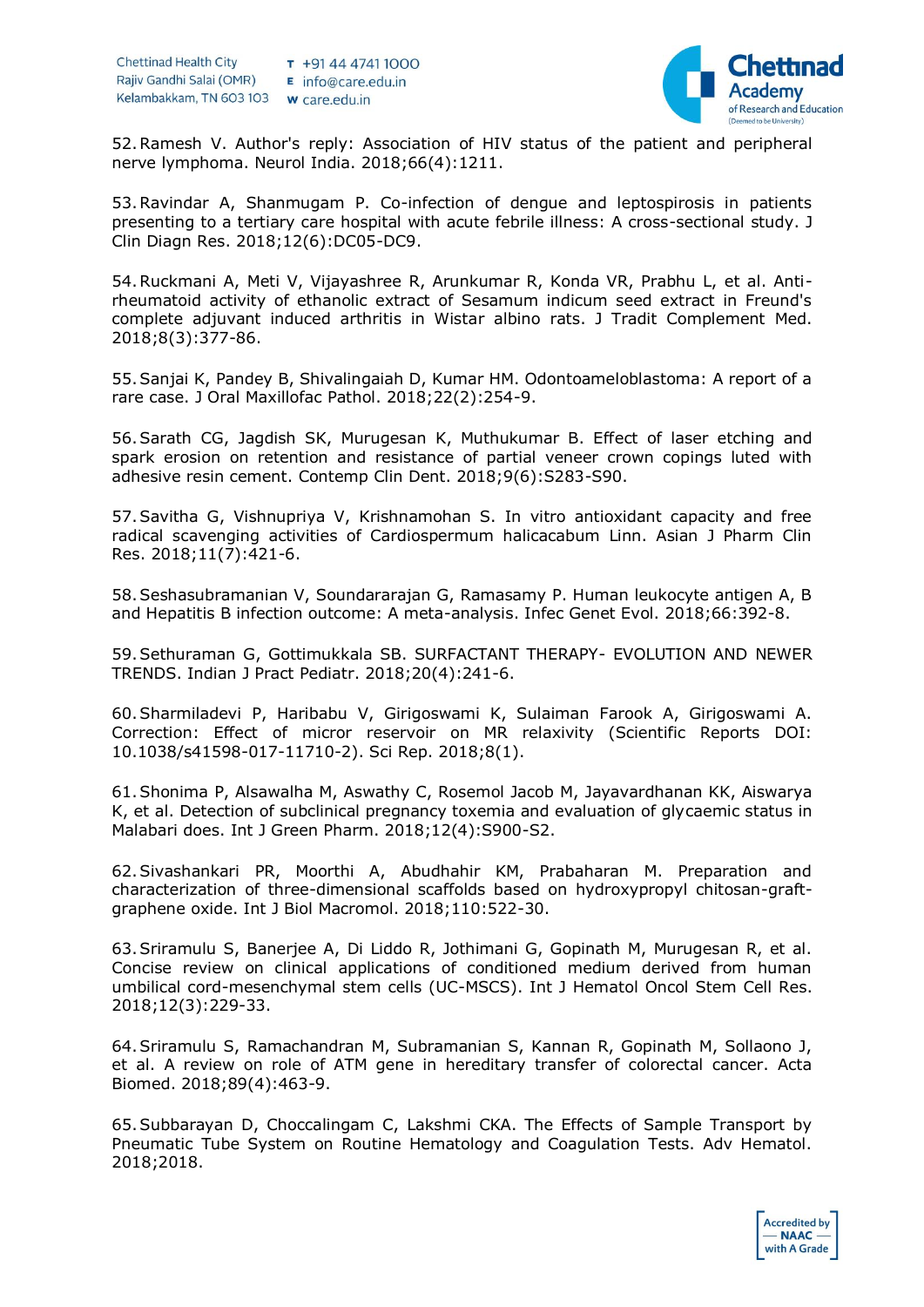

66.Subhapradha N, Abudhahir M, Aathira A, Srinivasan N, Moorthi A. Polymer coated mesoporous ceramic for drug delivery in bone tissue engineering. Int J Biol Macromol. 2018;110:65-73.

67.Subramanian RK, Saikumar P, Joshua SD, Devaki PR, Jagadeesh Marthandam L. Estimation of lung functions and risk of developing obstructive sleep apnoea in wind instrument players. Indian J Physiol Pharmacol. 2018;62(1):59-65.

68.Swati P, Devi KA, Thomas B, Vahab SA, Kapaettu S, Kushtagi P. Correction to: Simultaneous detection of periodontal pathogens in subgingival plaque and placenta of women with hypertension in pregnancy (Archives of Gynecology and Obstetrics, (2012), 285, 3, (613-619), 10.1007/s00404-011-2012-9). Arch Gynecol Obstet. 2018;297(3):813.

69.Varghese S, Palaniappan A. Computational pharmacogenetics of P-glycoprotein mediated antiepileptic drug resistance. Open Bioinformatics J. 2018;11(1):197-207.

70.Venkatesan P, Bhaskar MM, Sistla S, Badrinath S, Narayan SK. Evaluation of immunological and molecular methods for rapid diagnosis of herpes simplex type-1 encephalitis. J Clin Diagn Res. 2018;12(8):DC24-DC7.

71.Venugopal P, Koshy T, Lavu V, Ranga Rao S, Ramasamy S, Hariharan S, et al. Differential expression of microRNAs let-7a, miR-125b, miR-100, and miR-21 and interaction with NF-kB pathway genes in periodontitis pathogenesis. J Cell Physiol. 2018;233(8):5877-84.

72.Viji D, Aswathi P, Pricilla Charmine P, Akram Husain RS, Noorul Ameen S, Ahmed SSSJ, et al. Genetic association of ABCC8 rs757110 polymorphism with Type 2 Diabetes Mellitus risk: A case-control study in South India and a meta-analysis. Gene Rep. 2018;13:220-8.

73. Karuppudurai T, Sripathi K. Foraging and roosting ecology of the Lesser Dog-faced Fruit Bat Cynopterus brachyotis (Mammalia: Chiroptera: Pteropodidae) in southern India. J Threat Taxa. 2018;10(9):12163-72.

74. Chellaiyan VG, Raut DK, Khokhar A. Integrated counseling and HIV testing centers of Delhi: An evaluation. Journal of family medicine and primary care. 2018;7(4):791-5.

75. Kulanthaivel L, Jeyaraman J, Biswas A, Subbaraj GK, Santhoshkumar S. Identification of potential inhibitors for Penicillinbinding protein (PBP) from Staphylococcus aureus. Bioinformation. 2018;14(9):471-6.

76. Lahari P &RamGopal CN.Impact of relationships, social interaction anxiety and self esteem on the usage of facebook among young adults.Journal of Psychological Researches. 2018

77. AyshaParveen P K, Ramgopal CN &Karthikeyan S.Efficacy of picture exchange communication system (PECS) with parental involvement for facilitating Non-verbal communication in children with autism. Journal of Psychological Researches. 2018

78. Jobin P, S, S. Lived experience of the disaster victims of South Indian floods 2015: A concatenated disaster crisis model using phenomenographical framework analysis. Indian Journal of Continuing Nursing Education. 2018;19(2):44-53.

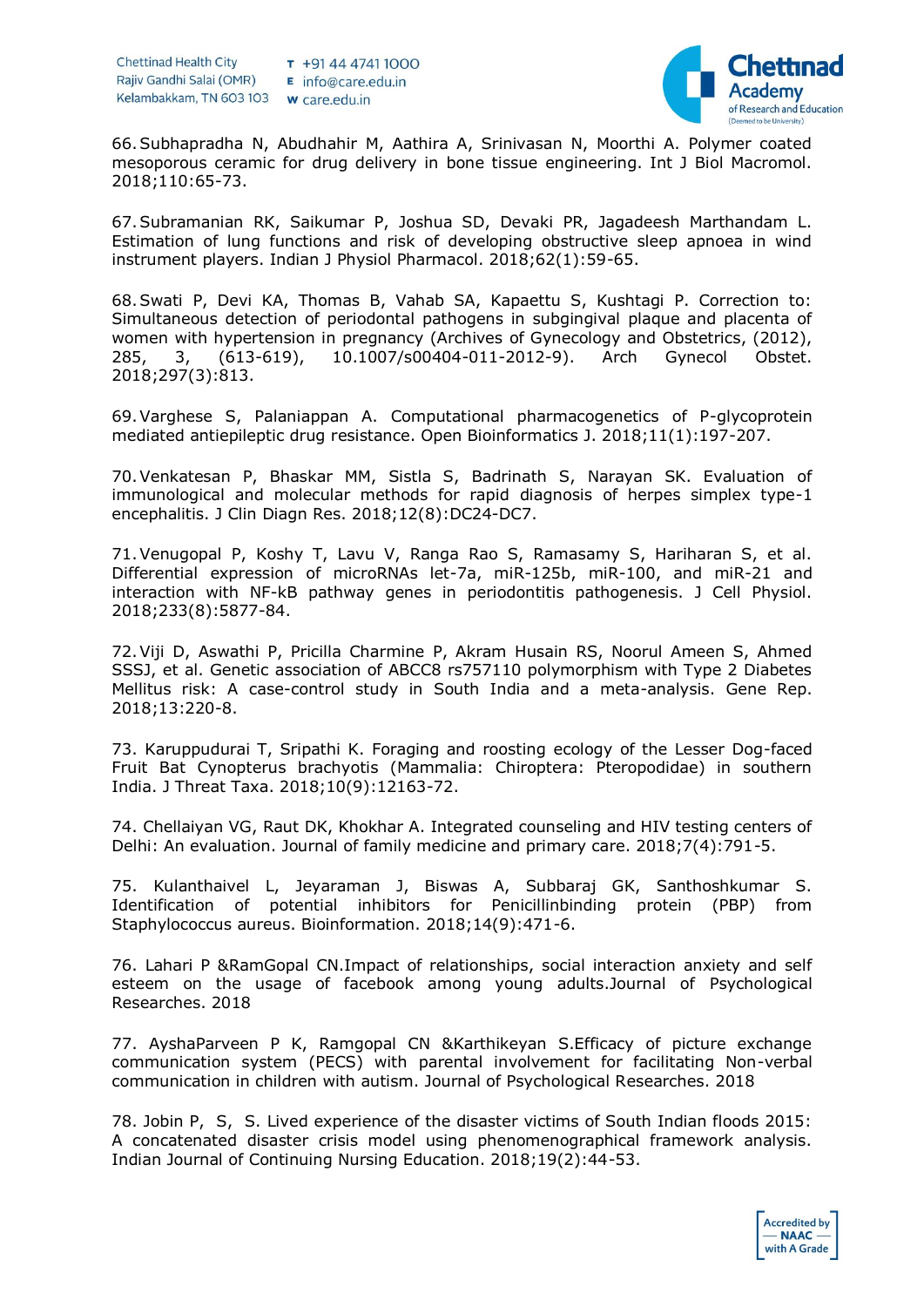

79. Vinitha Ramu, Saral, Malathi B., Shenbagapraba N.A study to assess the level of knowledge on prevention of road traffic accident among adolescents in selected area at Kancheepuram district, Tamilnadu, India. International Journal of Scientific Research and Reviews; 2018, 7(4), 2079-2083.

80. Alex Pandiyan, Sudharsan, J. Deva Piriyan, Nishanth Niranjan Kumar, Mohanned Kafeel, J. Sangeetha, M. Hilda Grace, S. Anusuya, Shenbaga Praba N.Assess the knowledge and practice of diabetic foot care among Type 2 Diabetes Mellintus patients in selected areas at Kelambakkam, Kanchipuram district, Tamilnadu, India.International Journal of Scientific Research and Reviews;5(4), i523-526.

81. Kogila, Dr.Sujatha Sridharan, Dr.Rajalakshmi. Knowledge assessment Tool On Complementary Feeding Among Mothers of Infants:Reliability and Validity.International Journal of Research and Analytical Reviews;5(3),93y-95y.

82. Tony Dominic. D, Shobana. V, Pavithra.D, Vanitha.K.A descriptive study to assess the knowledge on early puberty among mothers of girl children at Pooncheri village, Kanchipuram District, Tamilnadu, India.International Journal of Research and Analytical Reviews;5(4), 323-324.

83. Subbulakshmi.S. A.Sharli Praba K.Maheshwari & G.Divakar Rao.The Evolution Of Knowledge On Typhoid Fever And It's Association With The Demographic Factors Among The Mothers.International Journal of Research and Analytical Reviews;5(4), 401-405.

84. Kogila. P, S. Kalaivani, S. Sivaranjani, A. Jeyasree.Dengue fever among pediatric population: A retrospective study.International Journal of Research and Analytical Reviews;5(3), 1786-1789.

85. Kogila. P, Jeevitha. S, Priyanka. P, Gowrilakshmi. K., Divakar.E.Awareness of mothers on prevention of childhood drowning.International Journal of Research and Analytical Reviews;5(3), 1790-1792.

86. Kogila. P, Vijayakumar. P., Santhiya. J., Preethi. S., Kalaivani R.Prental stress: Newborn admitted in neonatal intensive care unit.International Journal of Research and Analytical Reviews;5(3), 1793-1795.

87. M.Priya, T. Tamizhini, A. Priyadharshini, Manjula.T.R.Prevalence Of Depression Among Elderly People.International Journal of Research and Analytical Reviews;5(4), 151-154.

88. Manigandan V, Nataraj J, Arumugam V, Srivarshini S, Ramachandran K, Aruna Devi S, et al. Ascdians as bioactive sources for Huntington disease. Food for Huntington's Disease: Nova Science Publishers, Inc.; 2018. p. 181-214.

89. V K, S S, M MR. Automatic texture and intensity based ovarian classification. 2018;42(8):604-16.

90. Manigandan V, Karthik R, Ramachandran S, Rajagopal S. Chapter 15 - Chitosan Applications in Food Industry. In: Grumezescu AM, Holban AM, editors. Biopolymers for Food Design: Academic Press; 2018. p. 469-91.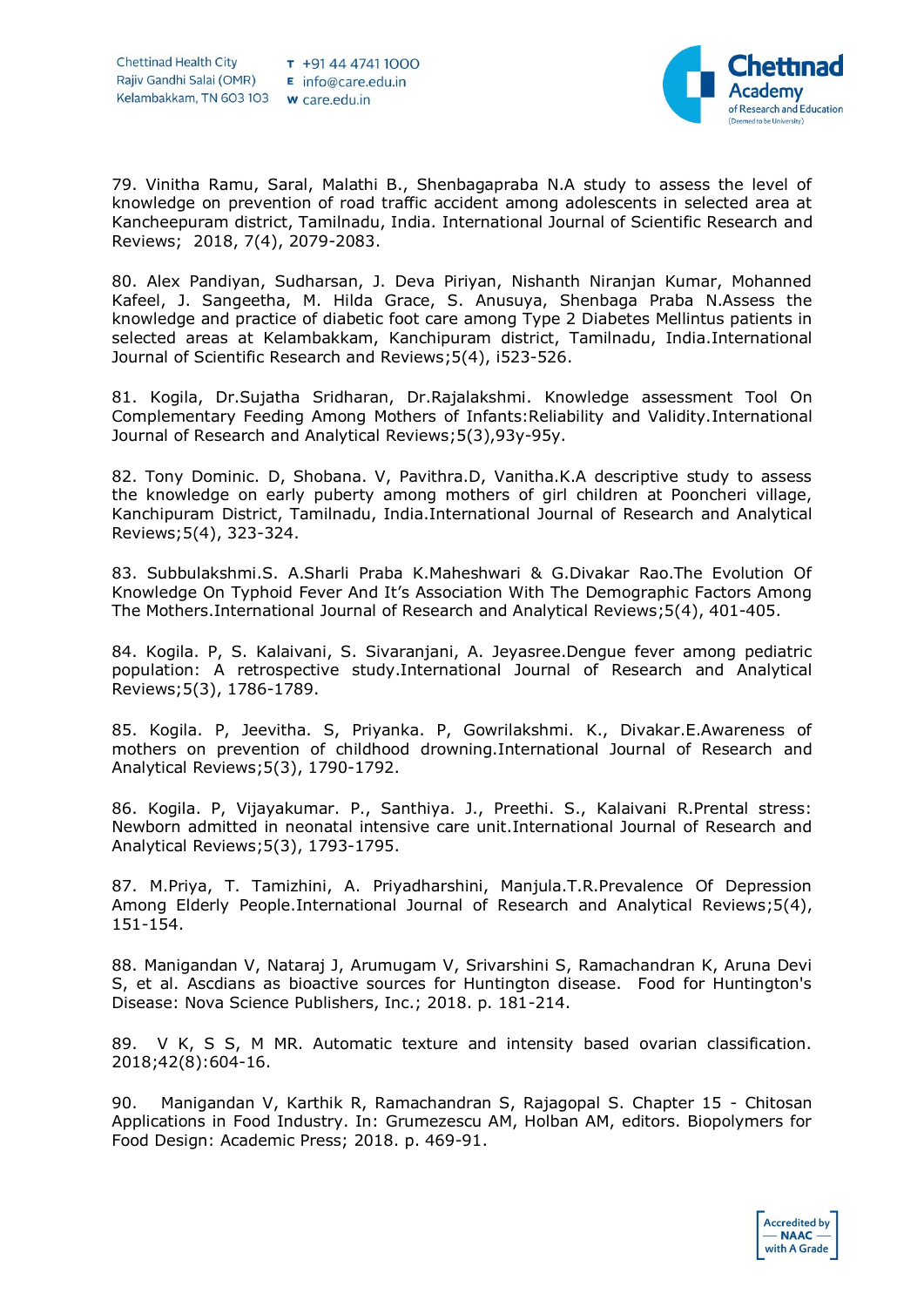

91. Girigoswami K. Toxicity of Metal Oxide Nanoparticles. Advances in experimental medicine and biology. 2018;1048:99-122.

92. Saraswathi Nagaraj, Vasanthi Rompicherla and Shoba Narayan. Chapter:An Insight to Metal, Metal Oxides, Ceramics, Polymers Based Nanoparticles and Nanocomposites to Tackle Microbial Pathogen Menace Book: Recent Progress in NanoBioMedicine, 2018; 978-93-86755-20-9; Unique Media Integrators.

93. Agnishwar Girigoswami, Alex Daniel Prabhu, Palani Sharmiladevi, Viswanathan Haribabu and Koyeli Girigoswami. Chapter:Manganese Ferrite Magnetic Nanoparticles: Synthesis and MR imaging Applications Book: Recent Progress in NanoBioMedicine, 2018; 978-93-86755-20-9; Unique Media Integrators.

94. Viswanathan Haribabu, Koyeli Girigoswami, Alex Daniel Prabhu, Ramachandran Murugesan and Agnishwar Girigoswami. Chapter:Dendrimer-Based Magnetic Nanoparticles for Improved Theragnosis Book: Recent Progress in NanoBioMedicine, 2018; 978-93-86755-20-9; Unique Media Integrators.

95. P. Priyanka, R. Maignana Kumar and Shoba Narayan. Chapter:Multifunctional Anisotropic Nanobased Platforms: A Hope for Smart Drug Delivery Targetable Systems Book: Recent Progress in NanoBioMedicine, 2018; 978-93-86755-20-9; Unique Media Integrators.

96. Koyeli Girigoswami, Wafic Yasine, Ramachandran Murugesan and Agnishwar Girigoswami. Chapter:Biomedical Applications of Nanosilver in the form of Clusters and Particles Book: Recent Progress in NanoBioMedicine,2018; 978-93-86755- 20-9; Unique Media Integrators.

97. B. Jayavardhini, C. Kumar, R. Vijayashree and S. Weslen Vedakumari. Chapter:Recent Advancements in Nanomedicine for Cancer Diagnosis Book: Recent Progress in NanoBioMedicine, 2018; 978-93-86755-20-9; Unique Media Integrators.

98. M. Sivakami, N.R. Rajesh Kanna and Shoba Narayan. Chapter:Gastric Disorders: Etiology and Current Research on Nano Based Treatment Strategies Book: Recent Progress in NanoBioMedicine, 2018; 978-93-86755-20-9; Unique Media Integrators.

99. Palani Sharmiladevi, R. Arunkumar, G. Poornima, Koyeli Girigoswami and Agnishwar Girigoswami. Chapter:Nanoformulated Naringenin to Enhance the Bioavailabilty and Therapeutic Potential Book: Recent Progress in NanoBioMedicine, 2018; 978-93-86755- 20-9; Unique Media Integrators.

100. Rathi Usha Kannan, Geeva, R. Maignana Kumar and Shoba Narayan. Chapter:pH Sensitive Release of Curcumin- A Nanoformulation Induced Mechanism Book: Recent Progress in NanoBioMedicine, 2018; 978-93-86755-20-9; Unique Media Integrators.

101.Agnishwar Girigoswami, S. Nishakavya, V. Anitha and Koyeli Girigoswami. Chapter:Nanoparticles Used in Dental Applications Book: Recent Progress in NanoBioMedicine, 2018; 978-93-86755-20-9; Unique Media Integrators.

102. Ramyaa Shri K, Subitha P, Daya Srinivasan and Shoba Narayan. Chapter:Nanobased Strategies for Modulation of Odontoblast Differentiation for Restorative Dentistry Book: Recent Progress in NanoBioMedicine, 2018; 978-93-86755- 20-9; Unique Media Integrators.

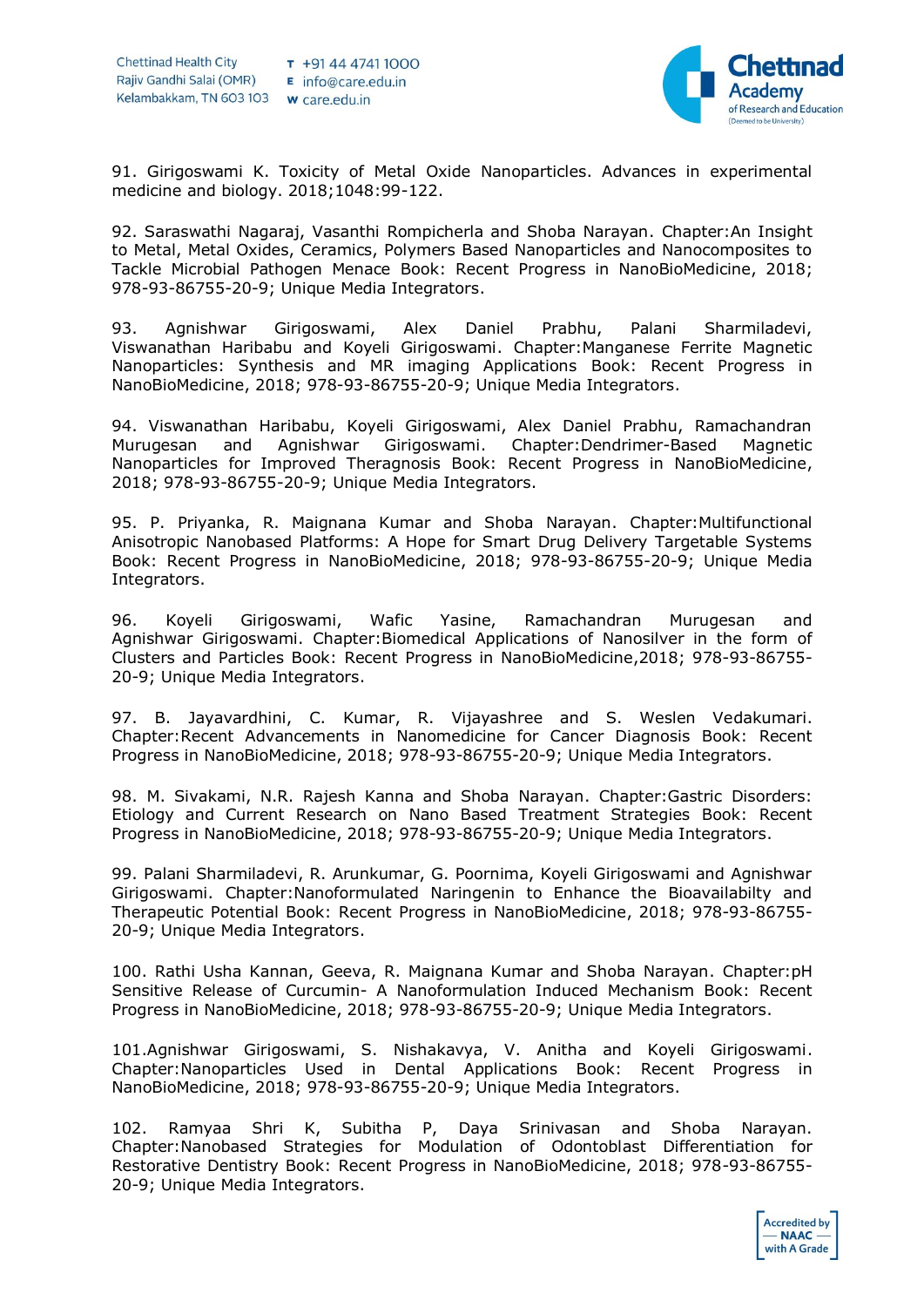

103.Sanjay Kisan Metkar, K. Subramaniyan, Agnishwar Girigoswami and Koyeli Girigoswami. Chapter:The Role of Amyloid β Protein and a Glimpse on Application of Nanomaterials in Managing Alzheimer's Disease Book: Recent Progress in NanoBioMedicine, 2018; 978-93-86755-20-9; Unique Media Integrators.

104. S. Rymbai, J. Vigneshwaran, P. Lokesh, C. Kumar and S. Weslen Vedakumari. Chapter:Wound Healing – An Overview Book: Recent Progress in NanoBioMedicine, 2018; 978-93-86755-20-9; Unique Media Integrators.

105. Koyeli Girigoswami, Priyadarshini Shanmugam, Rita Ghosh, A. Gopikrishna and Agnishwar Girigoswami. hapter:Chapter:Oxidants, Oxidative Stress and its Effect on Biological Macromolecules Book: Recent Progress in NanoBioMedicine, 2018; 978-93- 86755-20-9; Unique Media Integrators.

106. Rita Ghosh, R. Maignana Kumar, Agnishwar Girigoswami and Koyeli Girigoswami. Chapter:Repair Mechanisms against Oxidative Stress Induced by Damaging Agents Book: Recent Progress in NanoBioMedicine, 2018; 978-93-86755-20-9; Unique Media Integrators.

107. A. Gopikrishna, Agnishwar Girigoswami, R. Arunkumar and Koyeli Girigoswami. Chapter:Different Types of Cell Death after Exposure to Oxidative StressBook: Recent Progress in NanoBioMedicine2018978-93-86755-20-9Unique Media Integrators.

108. P. Lokesh, B. Jayavardhini, K. Senthil Kumar, C. Kumar and S. Weslen Vedakumari. Chapter:Angiogenesis – An Overview Book: Recent Progress in NanoBioMedicine 2018 978-93-86755-20-9 Unique Media Integrators.

109. Koyeli Girigoswami, Wafic Yasine and Agnishwar Girigoswami. Chapter:Silver Nanoparticles' Toxicity: towards the Future for Cancer Therapy Book: Recent Progress in NanoBioMedicine2018978-93-86755-20-9Unique Media Integrators.

110. Akram Husain RS, B Bhavya Lakshmi Sowjanya, Prema Jayaprasad. P2 and Ramakrishnan. V . Chapter: Genetic Basis of Human PapillomaVirus (HPV) Infection Associated with Cervical Cancer. Book: Biotechnology and Genetics in Medicine; 2018; 978-93-86755-22-3; Unique Media Integrators.

111. Prabu Paramasivam, Srividhya Raghavan, Balakumar Mahalingam, Sai Nivedita Krishnan, Krishna Priya Mani, Gautham Kumar Pandey, Shanthini Kannan, Shiek SSJ Ahmed and Robert Selvam. Chapter: Biomarker Role of micro RNAs in Diabetes. Book: Biotechnology and Genetics in Medicine; 2018; 978-93-86755-22-3. Unique Media Integrators

112. Santhi Priya S, Vishali RT, Pradeep G Nayar and Kumar Ebenezar K. Chapter: Current Understanding and Etiology of PCSK9 and CAD Development. Book: Biotechnology and Genetics in Medicine; 2018; 978-93-86755-22-3Unique Media **Integrators** 

113. Ramakrishnan.V, B Bhavya Lakshmi Sowjanya and Shiek SSJ Ahmed. Chapter: Genetic Variants in Preeclampsia and Recurrent Pregnancy Loss. Book: Biotechnology and Genetics in Medicine; 2018; 978-93-86755-22-3Unique Media Integrators

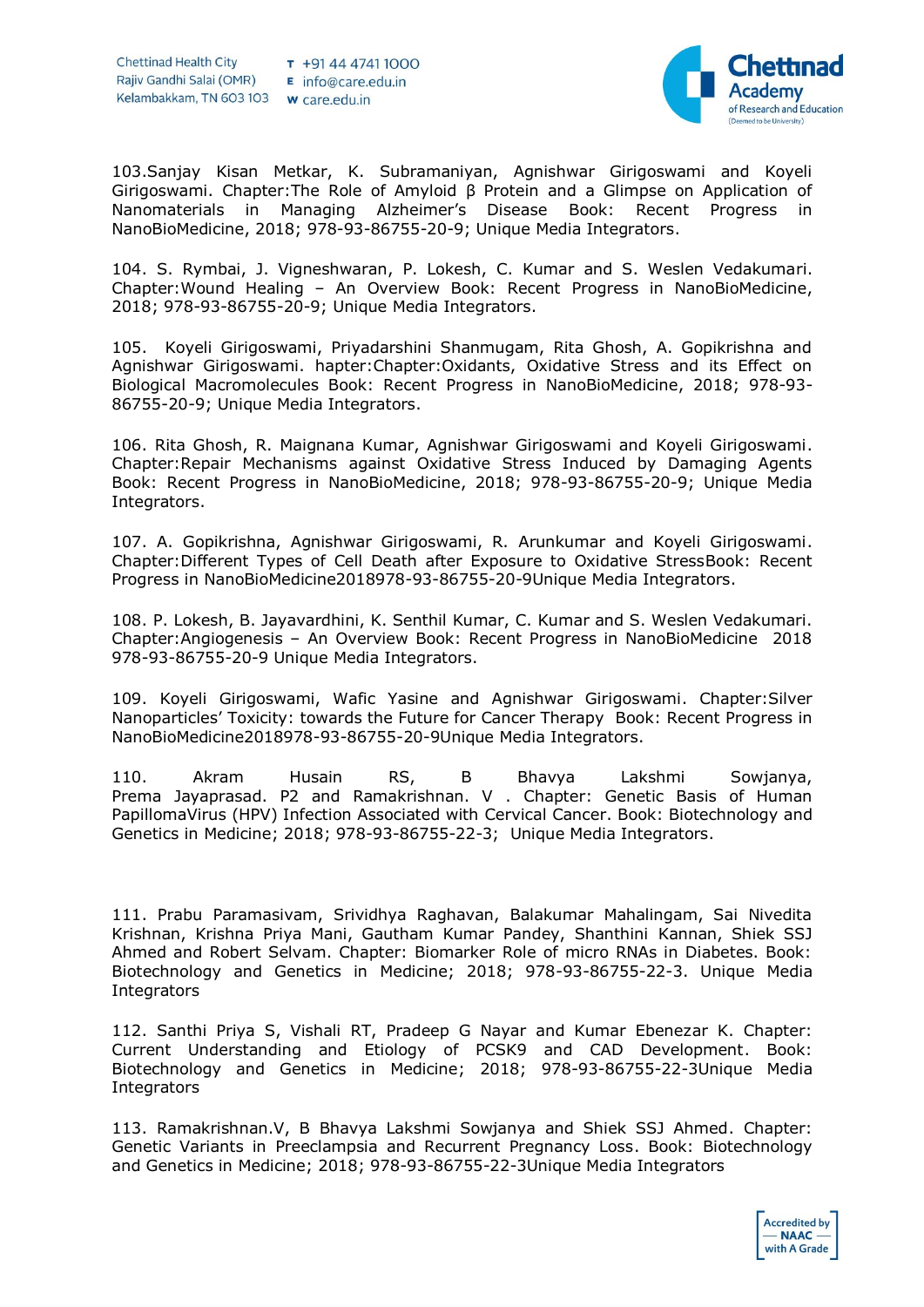

114. Srividhya Raghavan, Prabu Paramasivam, Ramakrishnan.V and Shiek SSJ Ahmed. Chapter: Stem Cell Derived Exosomes - A New Potential Therapeutic Target. Book: Biotechnology and Genetics in Medicine; 2018; 978-93-86755-22-3Unique Media Integrators.

115. Santhi Priya S, Vigneshwaran J and Kumar Ebenezar K. Chapter: Glutathione s Transferase: Biochemistry, Polymorphism and its Relevance to Diseases.Book: Biotechnology and Genetics in Medicine; 2018; 978-93-86755-22-3Unique Media Integrators.

116. Ramakrishnan.V, Preetha. D, Subramaniyan.K and Shiek SSJ Ahmed. Chapter: Candidate Gene Polymorphism Associated with Stroke. Book: Biotechnology and Genetics in Medicine; 2018; 978-93-86755-22-3 Unique Media Integrators.

117. M. Krishna Priya, Prabu Paramasivam, Shiek SSJ Ahmed and Ramakrishnan.V Chapter: Endothelial Dysfunction in Diabetes Mellitus. Book: Biotechnology and Genetics in Medicine; 2018; 978-93-86755-22-3Unique Media Integrators.

118. Ramakrishnan.V, Preetha. D, Vigneshwaran. J and Shiek SSJ Ahmed. Chapter: Association of Genetic Variants and its Risk of Type 2 Diabetes Mellitus. Book: Biotechnology and Genetics in Medicine; 2018; 978-93-86755-22-3Unique Media Integrators.

119. Naziya Gulnaaz.A. S, Ashok.G, Prabu Parmasivam and Shiek SSJ Ahmed Chapter: Biomarker for Cardiovascular Disease risk prediction in Type 2 Diabetes. Book: Biotechnology and Genetics in Medicine; 2018; 978-93-86755-22-3Unique Media Integrators.

120. Santhi Priya S, Swathi B, Ruby Shelin A, Chockalingam Mand Kumar Ebenezar K. Chapter: The Perceptive of TLR-4 Gene Polymorphism and Coronary Artery Disease. Book: Biotechnology and Genetics in Medicine; 2018; 978-93-86755-22-3Unique Media Integrators.

121. Shanthini, Prabu Paramasivam, Shiek SSJ Ahmed and Ramakrishnan.V. Chapter: The Role of Brown Adipose Tissue with Special Reference to Perilipins Signalling in Metabolic Diseases. Book: Biotechnology and Genetics in Medicine; 2018; 978-93- 86755-22-3Unique Media Integrators.

122. Ramakrishnan.V, Preetha. D, Subramaniyan.K and Shiek SSJ Ahmed Chapter: Identification of Susceptibility Genes Associated with Migraine. Book: Biotechnology and Genetics in Medicine; 2018; 978-93-86755-22-3Unique Media Integrators.

123. Gautam Kumar Pandey, Prabu Pramasivam and Shiek SSJ Ahmed. Chapter: Weakening of Adipose-Liver Nexus in Metabolic Syndrome. Book: Biotechnology and Genetics in Medicine; 2018; 978-93-86755-22-3 Unique Media Integrators.

124. Venkatesan Annamalai Chapter: Basic Cardiac Life Support for Adult Book: Nursing Perspectives on Adult and Child Health; 2018; 978-93-86755-21-6; Unique Media Integrators.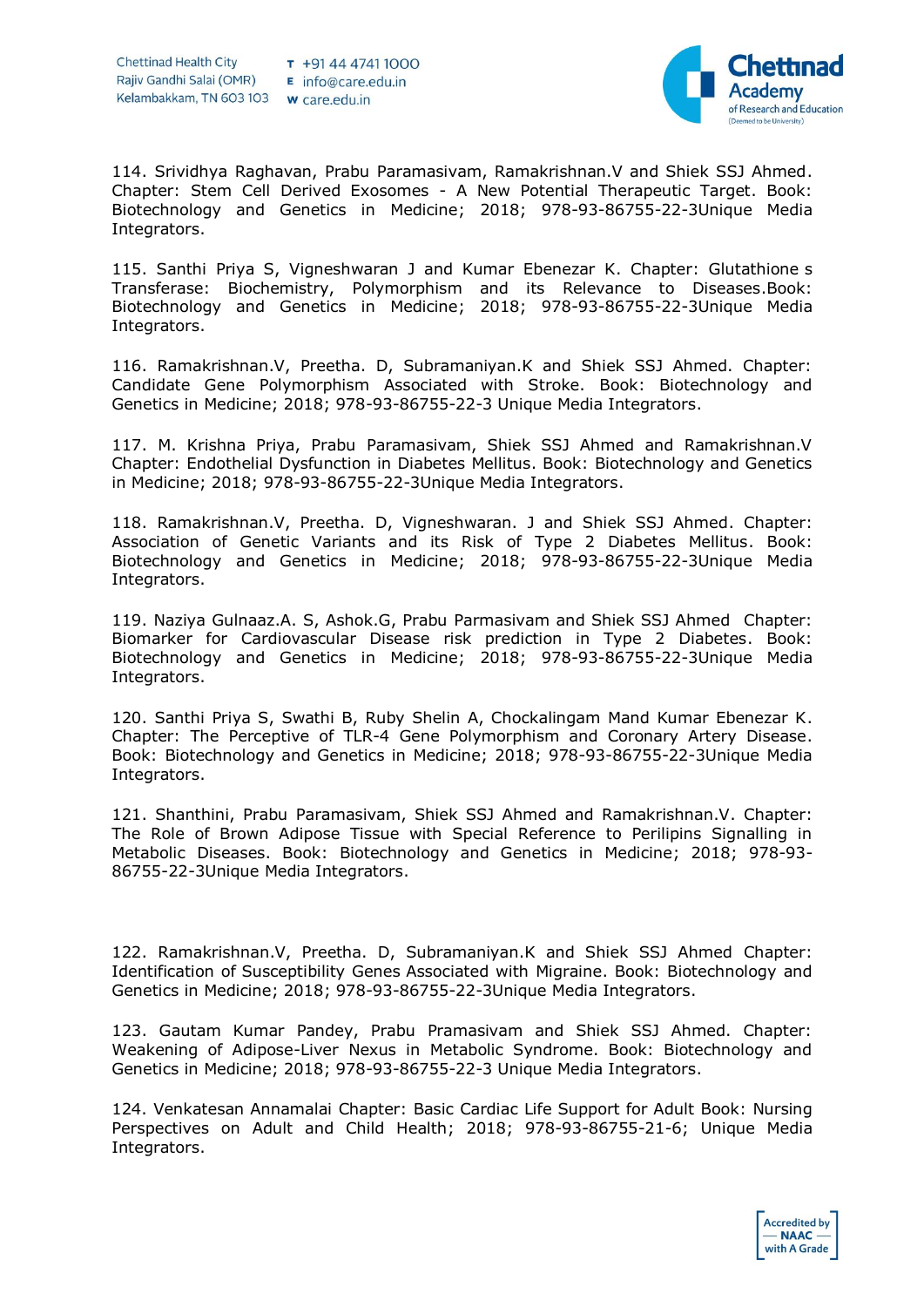

125. Kanchana M Chapter: Science of Savasana and Health Book: Nursing Perspectives on Adult and Child Health; 2018; 978-93-86755-21-6;Unique Media Integrators.

126. Kanchana M/Dr. Aruna Shanmuganathan Chapter: Ventilator associated pneumonia Book: Nursing Perspectives on Adult and Child Health; 2018; 978-93-86755-21-6; Unique Media Integrators.

127. Venkatesan Annamalai Chapter: Hospital spill management Book: Nursing Perspectives on Adult and Child Health; 2018; 978-93-86755-21-6; Unique Media Integrators.

128. Yaga Jeyanthi. M Chapter: Challenges in the workplace Book: Nursing Perspectives on Adult and Child Health; 2018; 978-93-86755-21-6; Unique Media Integrators.

129. Rogina J. S. Savarimuthu Chapter: Ethics in Human trial Book: Nursing Perspectives on Adult and Child Health; 2018; 978-93-86755-21-6; Unique Media Integrators.

130. Veena M Joseph Chapter: Acupressure: An alternative and complementary therapy Book: Nursing Perspectives on Adult and Child Health; 2018; 978-93-86755-21-6; Unique Media Integrators.

131. Sathiyapriya. V,Dr.Ragumani. P Chapter: Cryotherapy: An overview Book: Nursing Perspectives on Adult and Child Health; 2018; 978-93-86755-21-6; Unique Media Integrators.

132. Manjula.J Chapter: Laughter therapy and blood pressure Book: Nursing Perspectives on Adult and Child Health; 2018; 978-93-86755-21-6; Unique Media Integrators.

133. Veena M Joseph Chapter: Infertility and psychosocial health Book: Nursing Perspectives on Adult and Child Health; 2018; 978-93-86755-21-6; Unique Media Integrators.

134. Ruksana Begam , Dr Prabha Swaminathan Chapter: Carcinoma cervix- An overview Book: Nursing Perspectives on Adult and Child Health; 2018; 978-93-86755-21-6; Unique Media Integrators.

135. Ruksana Begam Chapter: Sexual and reproductive health in emergencies Book: Nursing Perspectives on Adult and Child Health; 2018; 978-93-86755-21-6;Unique Media Integrators.

136. Shenbagapraba.N, Dr.S.Suganthi Chapter: Breast Carcinoma Book: Nursing Perspectives on Adult and Child Health; 2018; 978-93-86755-21-6; Unique Media Integrators.

137. Manjula.T.R Chapter: Intimate partner violence Book: Nursing Perspectives on Adult and Child Health; 2018; 978-93-86755-21-6; Unique Media Integrators.

138. Manjula.J Chapter: Breast self-examination Book: Nursing Perspectives on Adult and Child Health; 2018; 978-93-86755-21-6; Unique Media Integrators.